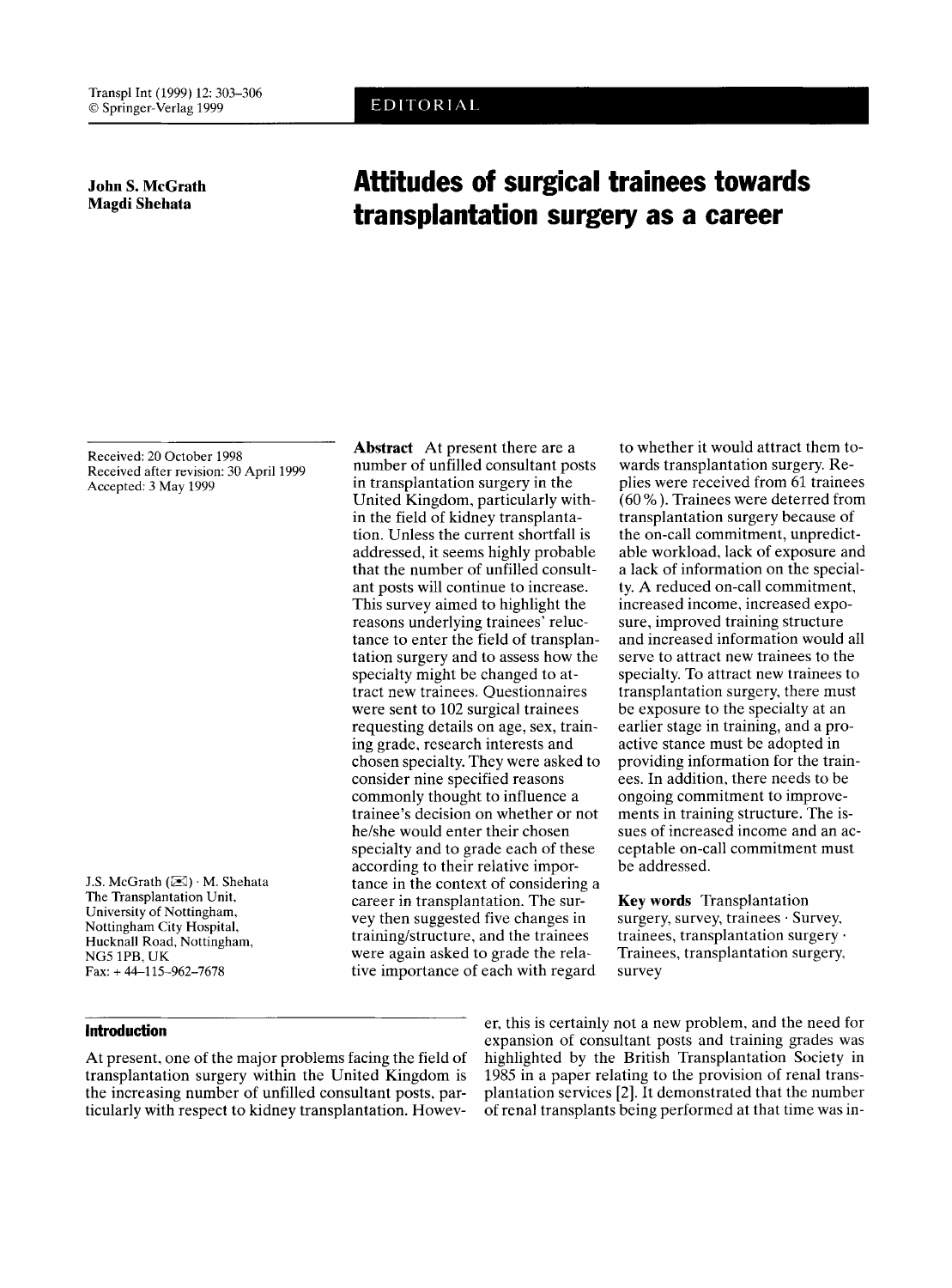sufficient to meet the referral rate of patients suitable for transplantation. Furthermore, it predicted the expansion in consultant numbers required to allow the necessary increase in transplants per annum.

More recently, in 1995, the British Transplantation Society Training Committee Audit [1] found that despite an expansion in the absolute number of kidney transplantation surgeons in post and an increase in the number of transplants per annum (1955 transplants in 1995 compared with 1531 in 1984), there remained a need for further expansion in consultant numbers if annual transplantation targets were to be met (2500 transplants per annum were required in 1995). The current shortfall prediction equates to the need for a further 24 transplant surgeons by the year 2005. Unfortunately these ambitions must now be viewed against a backdrop of waning enthusiasm €or transplantation amongst trainees and an almost inevitable rise in the number of unfilled consultant posts. Reasons suggested for this shortfall include the nature of the on-call commitment, the unpredictability of the workload and the limited repertoire of procedures performed.

With the advent of Calman training posts, greater prominence has been placed on the issues relating to higher surgical training and in particular to the designation **of** a 'home' specialty (or, indeed, specialties) for the attainment of higher training. At present, the majority of trainees are based in general, vascular or urological schemes, but debate continues as to whether transplantation surgery should be a single designated specialty or freely accessed from one of a number of specialties. Many variables confound the answer to this question and, in a survey by the Rouleaux Club in 1997, vascular trainees indicated a preference not **to** include training in transplantation surgery as part of their higher surgical schemes **[3].** In addition, transplantation is no longer a formal component of the urology training schemes.

The current survey aimed to ascertain the reasons underlying trainees' reluctance to enter the field of transplantation surgery and to assess whether certain changes in the specialty would serve to attract new trainees.

## **Methods**

Postal questionnaires were sent to 102 surgical trainees, comprising 54 basic and **48** higher surgical trainees, based in the Nottingham Teaching Hospitals during the period from December 1997 to January 1998. The proforma requested details on age, sex, training grade, research interest and chosen specialty.

The trainees were then asked if they would consider, or had ever considered, a career in transplantation surgery.

Nine reasons thought to influence the decision of whether or not to enter a chosen specialty were then presented, and the trainees were requested to grade each factor according to its relative importance with respect to considering a career in transplantation surgery (Table 1). A grading scale of 0-5 was used, whereby a score **Table 1** Factors influencing career choice

- On-call commitment  $\bullet$
- $\bullet$ Unpredictability of workload
- Limited repertoire of operative procedures
- Career progression
- Based in tertiary centre
- Lack of private income
- Lack of exposure
- Lack of information
- Concern regarding future of specialty

**Table 2** Factors to attract new trainees

- Reduced on-call
- Increased income
- Improved exposure
- Greater provision of information
- Improved training structure

of 0 indicated 'no influence' and a score of 5 equated to 'heavily influenced'. These nine factors were initially identified in a preliminary phone survey of surgical trainees.

The survey suggested five possible changes to the specialty, and the trainees were again asked to grade each of these with regard to whether it would attract them to transplantation (Table 2).

#### **Results**

Questionnaires were received from 61 trainees (60 % ), comprising 29 basic surgical trainees (BST) and 32 higher surgical trainees (HST) - of these, 51 were male and 10 were female.

Amongst HSTs, 12.5% of the trainees said they would, or had, considered a career in transplantation surgery, 81.3 % said they would not consider it as a career and only 6.2 % considered it as a possibility. The distribution differed amongst BSTs with 14% of the group stating that they would, or had considered a career in transplantation surgery, 62 % would not consider it but, interestingly, over 24 % still viewed it as a possibility.

The factors influencing trainees' career choices were initially analysed according to trainee group considering BSTs and HSTs separately. However, both groups' pattern of responses was seen to be comparable, and it was therefore possible to consider all respondents in a single analysis. Regrettably, 15 of the 61 respondents did not complete these latter sections of the survey, and the subsequent analysis was confined to 46 trainees. The responses are shown in Fig. 1.

The most influential factors determining trainees' career choice with respect to transplantation surgery were the on-call commitment, unpredictability of the workload and alack of information about the specialty coupled with a lack of exposure. The scoring on private income was evenly distributed as were the other factors listed.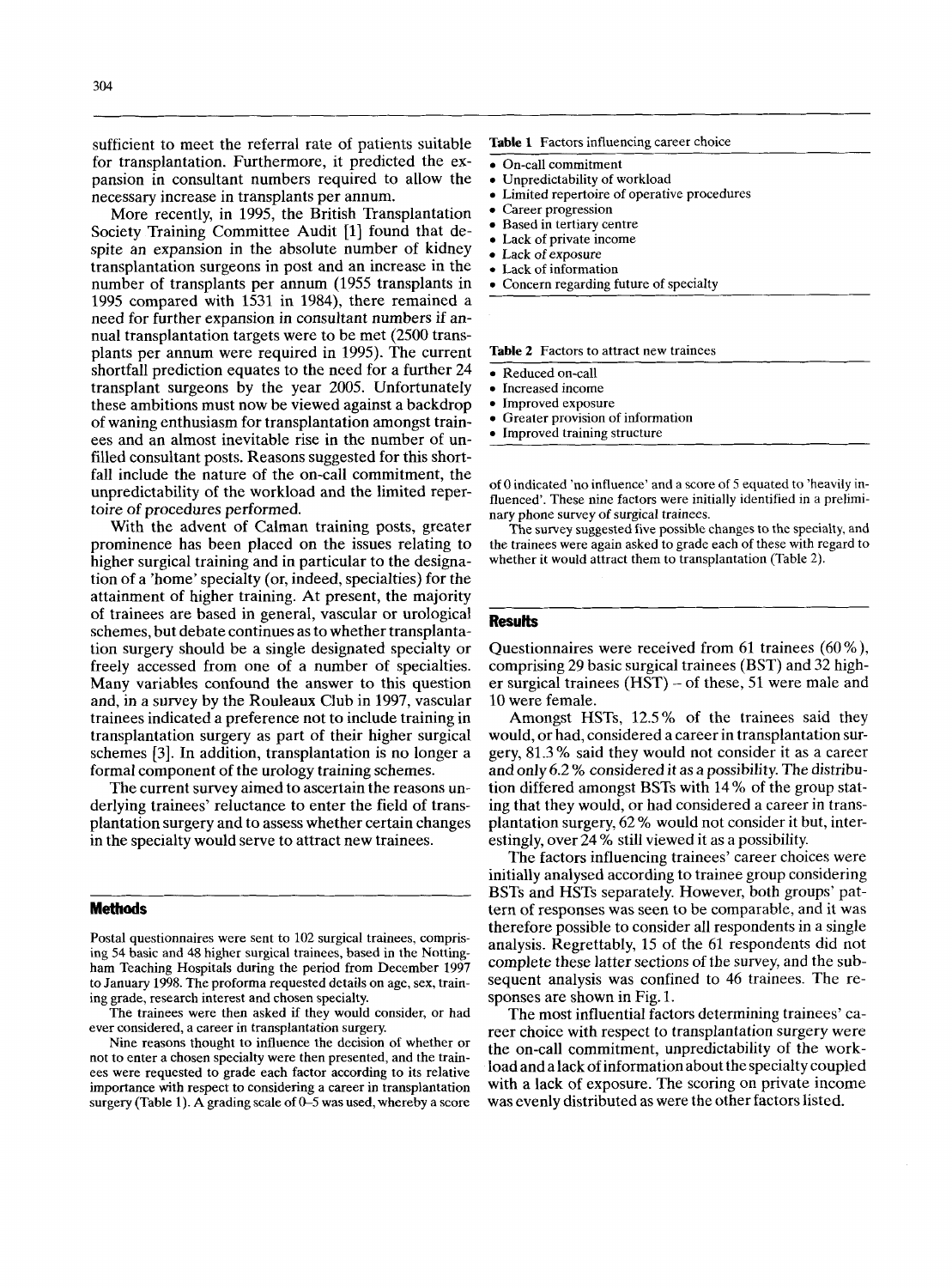#### Fig.1 Factors influencing trainees' career choice



The responses to the suggested changes in the specialty are shown in Fig.2. Improved training structure and a greater provision of information were the most conclusive responses. Reduction in on-call commitment, increased income and increased exposure to the subject also proved to be important factors.

### **Discussion**

This study demonstrates the reasons underlying trainees' reluctance to enter the field of transplantation within the United Kingdom. Most trainees are deterred from pursuing careers in transplantation because of the intensity of the on-call commitment and the notoriously unpredictable nature of the workload. The average oncall rota compares unfavourably with that of general surgery or urology and, indeed, many consultants currently provide cover for these other specialties in addition to their transplantation commitments, thereby increasing their workload further.

In contrast to previous studies, this study examined the views of a range of trainees from various specialties as opposed to concentrating on the views of those trainees already within transplantation. Such an approach is necessary if recruitment of new trainees is to improve and, in turn, meet the demand of unfilled consultant posts.

It is perhaps not surprising that a lack of exposure to the specialty is another of the reasons given for trainees not considering transplantation as a career. To address this problem, a percentage of rotational posts should offer BSTs the opportunity to spend a short attachment in transplantation units, and an interest in transplantation should by generated by firsthand experience. Lack of information about the specialty is also implicated in the study, and trainees have many misconceptions that must surely be attributable in part to our failure to provide the relevant advice. The British Association of Urological Surgeons have produced a publication aimed at providing information to trainees, and this is mailed to the individual trainees via the Royal College of Surgeons, alongside other college information routinely sent out. The British Transplantation Society should consider publishing a similar booklet and adopting a proactive stance by similarly mailing it to the trainees via the colleges, thereby providing them with career information and a summary of useful contact numbers and addresses, in addition to providing an enthusiastic insight into the specialty.

With regard to changes in the specialty that would serve to attract new trainees, the issues requiring address become more complex. It is clear from the results that trainees would be attracted by a reduction in oncall and an increased income. Increased exposure to the specialty would also serve to attract trainees. The most conclusive responses, however, were those in favour of an improved training structure and a greater provision of information, with the vast majority of trainees rating these factors as heavily influential in their decision-making.

At present, the majority of kidney transplant surgeons provide on-call cover more than one night in three, and this should be brought in line with other surgical specialties. Reducing on-call commitment could only be achieved feasibly by reducing the number of transplantation centres and concentrating services – indeed, this may occur by necessity if the number of unfilled consultant posts continues to rise and smaller centres close.

Trainees want their level of on-call commitment to be reflected by an appropriate salary, and it has been